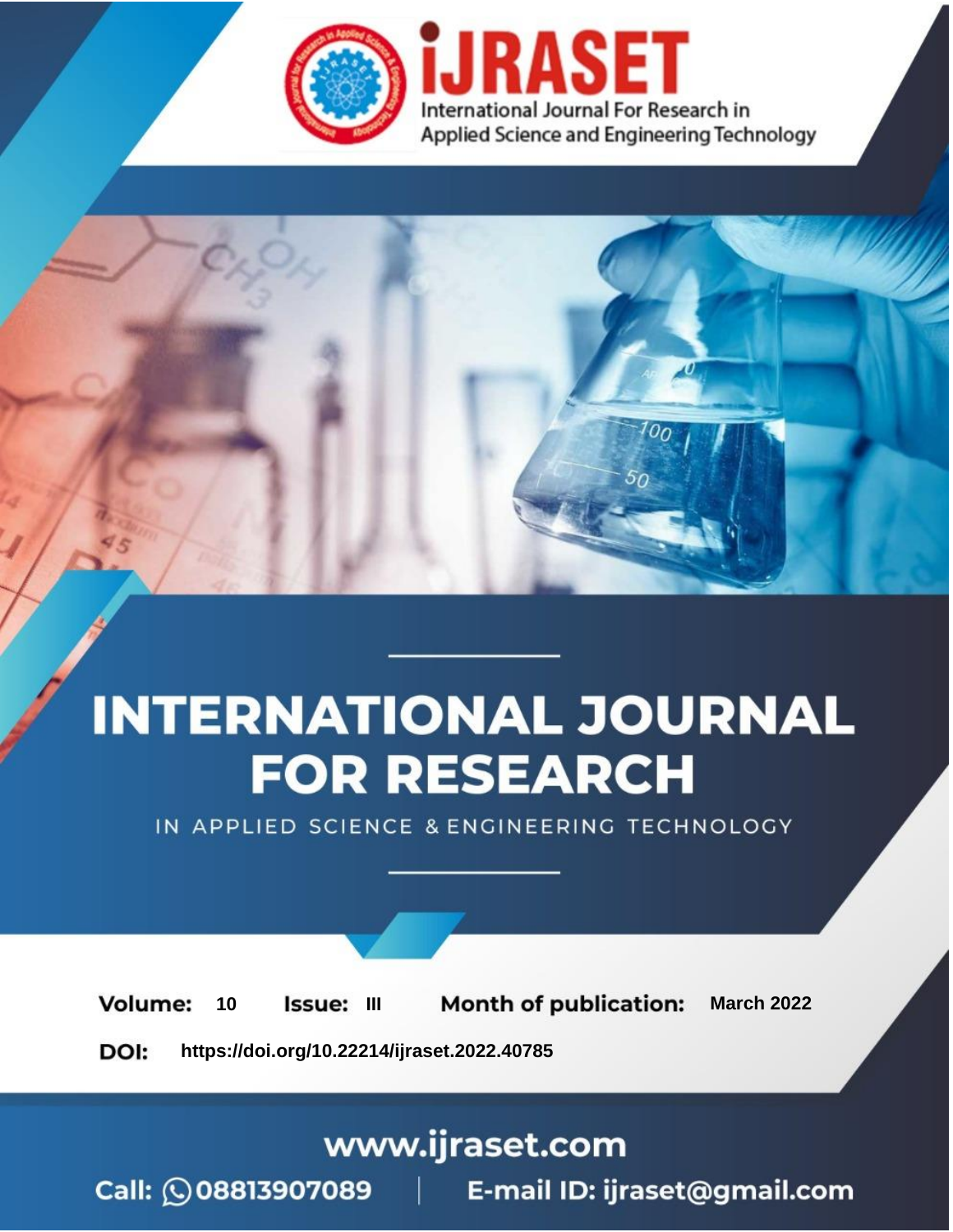

International Journal for Research in Applied Science & Engineering Technology (IJRASET**)**  *ISSN: 2321-9653; IC Value: 45.98; SJ Impact Factor: 7.538 Volume 10 Issue III Mar 2022- Available at www.ijraset.com*

### **Desktop Virtual Assistant**

Smita Srivastava<sup>1</sup>, Dr. Devesh Katiyar<sup>2</sup>, Mr. Gaurav Goel<sup>3</sup>

*1 Student, <sup>2</sup>Assistant professor, Master of Computer Applications, Dr. Shakuntala Misra National Rehabilitation University, Lucknow, India*

*Abstract: Changes in technology have impacted human life in a variety of ways. Because of technology improvements, the way we lived in the past and how we live now are vastly different. Previously, computers could only perform a limited number of jobs, but advances in machine learning, artificial intelligence, and other technologies have advanced* **computers** *significantly. As a result, various voice assistants such as Alexa, Siri, and Cortana, which function on speech recognition, have been developed to make computers more advanced and to eliminate the use of input devices. Keywords: Virtual assistant, Speech recognition, python, text to speech.*

#### **I. INTRODUCTION**

Technology has advanced in the twenty-first century. Humans are increasingly compelled to communicate with computers. Today, we teach our computers to complete tasks on their own. As a result, the concept of a virtual assistant was born. Our virtual assistant is a desktop assistant that uses speech recognition. It can understand and carry out the audio instructions given by the user. We don't have to worry about using input devices like the keyboard and mouse, so we'll use them less. It also saves the user a lot of time. People who are blind, elderly, or physically disabled can engage with equipment via the virtual assistant. As a result, these impaired persons can now interact as well. So, with the voice assistant, we're moving to the next stage of technological innovation, when we'll be able to converse with our machines.

Here are some of the basic chores that can be accomplished with the help of a virtual assistant:

- *1)* Conducting an online search
- *2)* Reading Wikipedia
- *3)* Applications that are open
- *4)* Send electronic mail
- *5)* Play music from a folder on your computer's desktop
- *6)* Listen to music via YouTube
- *7)* Create a website
- *8)* Obtain the current date and time

#### **II. WHAT IS VIRTUAL ASSISTANT**

A virtual assistant is a software program created by humans that follows the user's directions. Its entire operation is dependent on speech recognition. Today, we can find voice assistants in Google search, YouTube search, and a variety of other program that respond to our voice commands.

The user must offer instructions in voice format, and the system will carry out the user's orders. The virtual assistant data flow diagram is shown below —

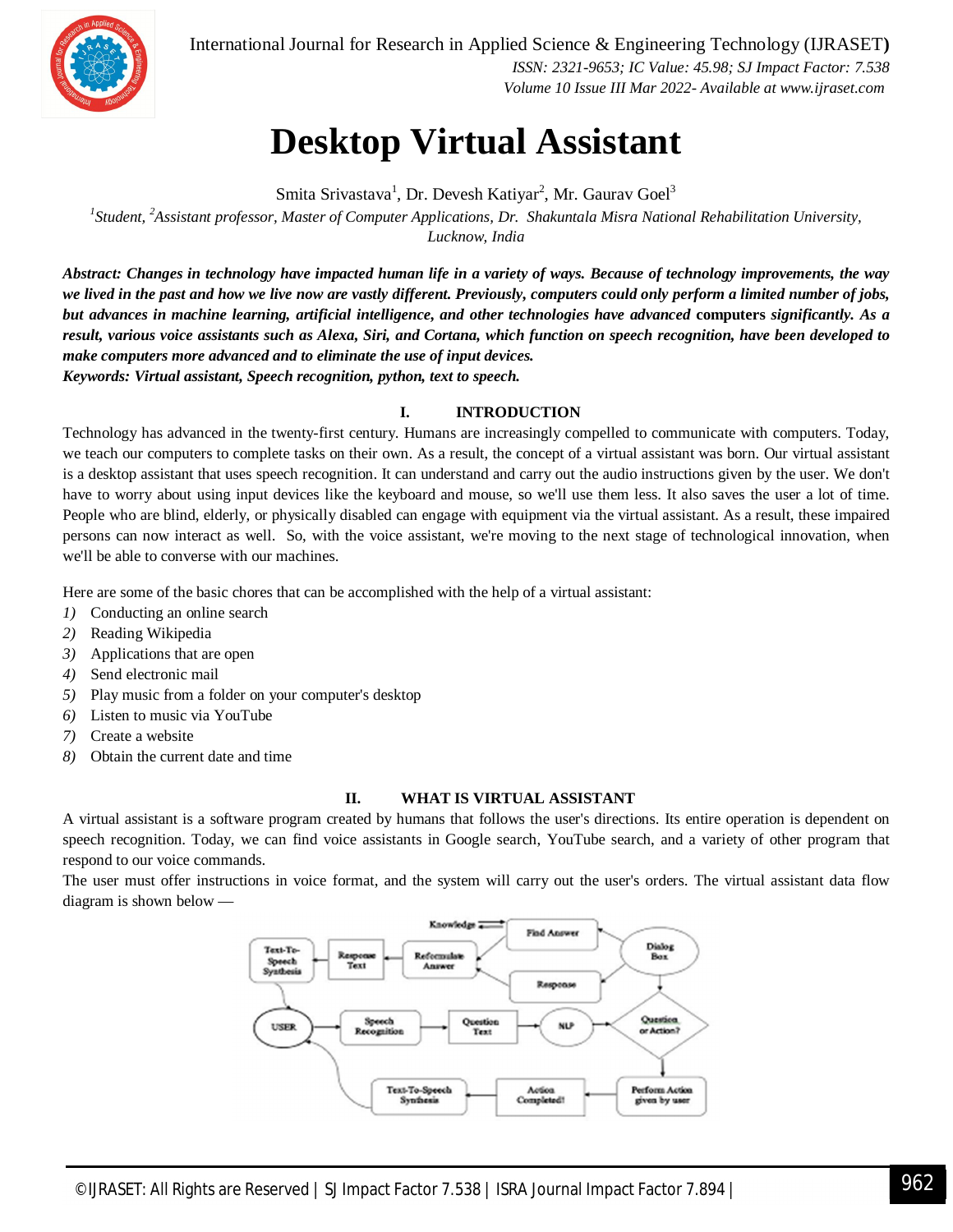

International Journal for Research in Applied Science & Engineering Technology (IJRASET**)**

 *ISSN: 2321-9653; IC Value: 45.98; SJ Impact Factor: 7.538 Volume 10 Issue III Mar 2022- Available at www.ijraset.com*

#### **III. RELATED WORKS**

Siri, Alexa, and other voice assistants should be recognisable to everyone. They aren't as intelligent as Jarvis from Marvel Studios, but their functions are nearly same.

- *1) Siri:* Siri was created as an iphone app by Dag Kittlaus and his colleagues at SRI International. Siri was later presented by Apple in 2010. Siri is a technology that is built into the iPhone, iPod Touch, and iPad.
- *2) Cortana:* Cortana is a Microsoft-developed virtual assistant that leverages the Bing search engine to do tasks such as answering questions and making reminders.
- *3) Google Now:* Is a search engine that was launched by Google in 2012. It may be found through a Google search and is used in a variety of ways.

#### **IV. LITERATURE REVIEW**

As a graduate student at Stanford University in the late 1960s, Raj Reddy was the first to tackle continuous speech recognition. Users had to pause after each word in older systems. For playing chess, Reddy's system uses voice commands. At the time, Soviet academics devised the dynamic time warping method, which they used to create a 200-word vocabulary recognizer. Speech can be processed by breaking it into short frames, such as 10ms segments, and processing each frame individually. However, we are unable to resolve the issue of speaker independence at this moment. By the mid-1980s, IBM's Fred Jelinek's team had developed Tangora, a voice-activated typewriter that could handle a 20,000-word vocabulary. In 1992, Kai-fu-Lee, a Raj Reddy student, went to work for Apple, where he helped design a speech interface prototype for the Apple computer Casper. Speech technology from L&H, which became Nuance in 2005, was launched by Scansoft. Apple originally licenced software from Nuance to give Siri, Apple's virtual assistant, speech recognition capabilities. Since at least 2006, the National Security Agency in the United States has used a sort of speech recognition for keyword spotting. We can easily distinguish speech recognition from speaker recognition by the early 2010s, and speaker independence was seen as a huge breakthrough. Until then, systems must go through a "training" phase.

#### **V. POPOLARITY OF VIRTUAL ASSISTANT**

Smart speakers are growing popularity and being accepted quicker than smartphones in the United States of America, according to a report by Activate Forecast. In the modern world, it is the most rapid adoption of any new technology.

> We forecast that smart speaker adoption is likely to be faster than any other consumer device; however sales will not grow to the sky

SMART SPEAKERS

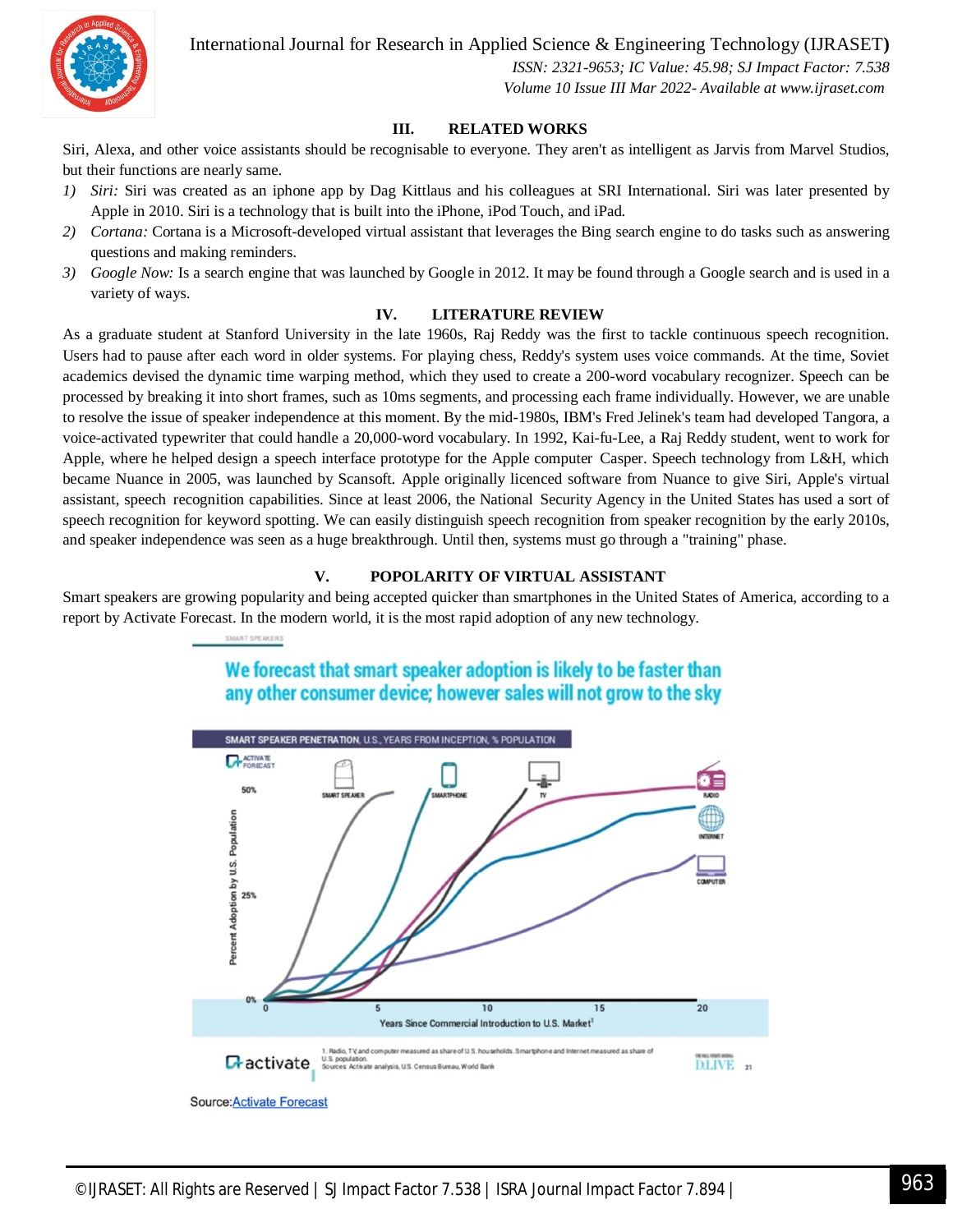![](_page_3_Picture_0.jpeg)

International Journal for Research in Applied Science & Engineering Technology (IJRASET**)**

 *ISSN: 2321-9653; IC Value: 45.98; SJ Impact Factor: 7.538 Volume 10 Issue III Mar 2022- Available at www.ijraset.com*

#### **VI. CHALLENGES**

Virtual assistants confront a number of difficulties. Call them challenges or opportunities that can be taken advantage of.

- *1) Accuracy:* The virtual assistant didn't always understand what we were saying. This is due to a variety of factors. It could be because of the way we speak, or because of our accent. It's possible that the assistant didn't know what to do with your inquiry.
- *2) Privacy:* When it comes to smart speakers that activate with a wake word, privacy is a major problem. When the wake word was used to activate these speakers or virtual assistants, they began capturing sounds. These devices send these audio snippets to Google and Amazon.
- *3) Lack of Vernacular Support:* Speech recognition is the most critical component of a virtual assistant, yet it lacks vernacular support. However, it is not available in all of the world's languages.

As a result, for a country like India, where linguistic variances and a lack of quality ASR are typically a limiting factor in offering a decent voice experience, ASR is often a limiting factor.

#### **VII. FUTURE SCOPE**

The most quickly adopted technology is the virtual assistant. From smartwatches to smart speakers, all products now have a virtual voice recognition model built in. The future has numerous potential for voice technology to advance. However, there are still adjustments and advancements to be made in this subject. The existing system's understanding has to be greatly improved. Virtual assistants using Artificial Intelligence, such as Machine Learning, Neural Networks, and IoT, will be the future of these helpers. By adopting this technology, we will be able to achieve new heights. Virtual assistants have the potential to achieve far more than we have so far.

We will be able to make our computers and cell phones smarter in the future by utilising these built-in virtual assistants. We can make things smarter and better by employing artificial intelligence.

#### **VIII. CONCLUSION**

The popularity of voice activated virtual assistants, as well as their future potential, were examined in this study. Which may perform operations in audio format as directed by the user. It may open apps such as notepad, web searches, Wikipedia reading, alarm clock, audio player, and many others. These assistants make life easier for humans. We can use artificial intelligence and the internet of things to improve these gadgets.

#### **REFERENCES**

- [1] http://ijarcet.org/wp-content/uploads/IJARCET-VOL-5-ISSUE-6-2021-2024.pdf
- [2] https://www.irjmets.com/uploadedfiles/paper/volume3/issue\_7\_july\_2021/14275/1628083554.pdf (July 2021)
- [3] https://www.investopedia.com/terms/v/virtual-assistant.asp
- [4] https://www.academia.edu/Documents/in/Virtual\_Assistant
- [5] https://www.hindawi.com/journals/complexity/2021/8482379/
- [6] https://paperswithcode.com/task/speech-recognition
- [7] https://www.ijcsws.com/publication\_pdf/pdf\_MarApl\_2021\_V8V2/ijcsws\_MarApl2021\_39-43.pdf (mar-apr 2021)
- [8] http://www.gjstx-e.cn/gallery/57-june2020.pdf
- [9] https://extrudesign.com/virtual-assistant-using-python/
- [10] https://www.researchgate.net/publication/351290964\_The\_Voice\_Enabled\_Personal\_Assistant\_for\_Pc\_using\_Python (april 2021, authors: Geetha V., C K Gomathy)
- [11] https://www.irjmets.com/uploadedfiles/paper/volume3/issue\_7\_july\_2021/14275/1628083554.pdf (july 2021)
- [12] https://www.ijsr.net/archive/v10i6/SR21607195748.pdf